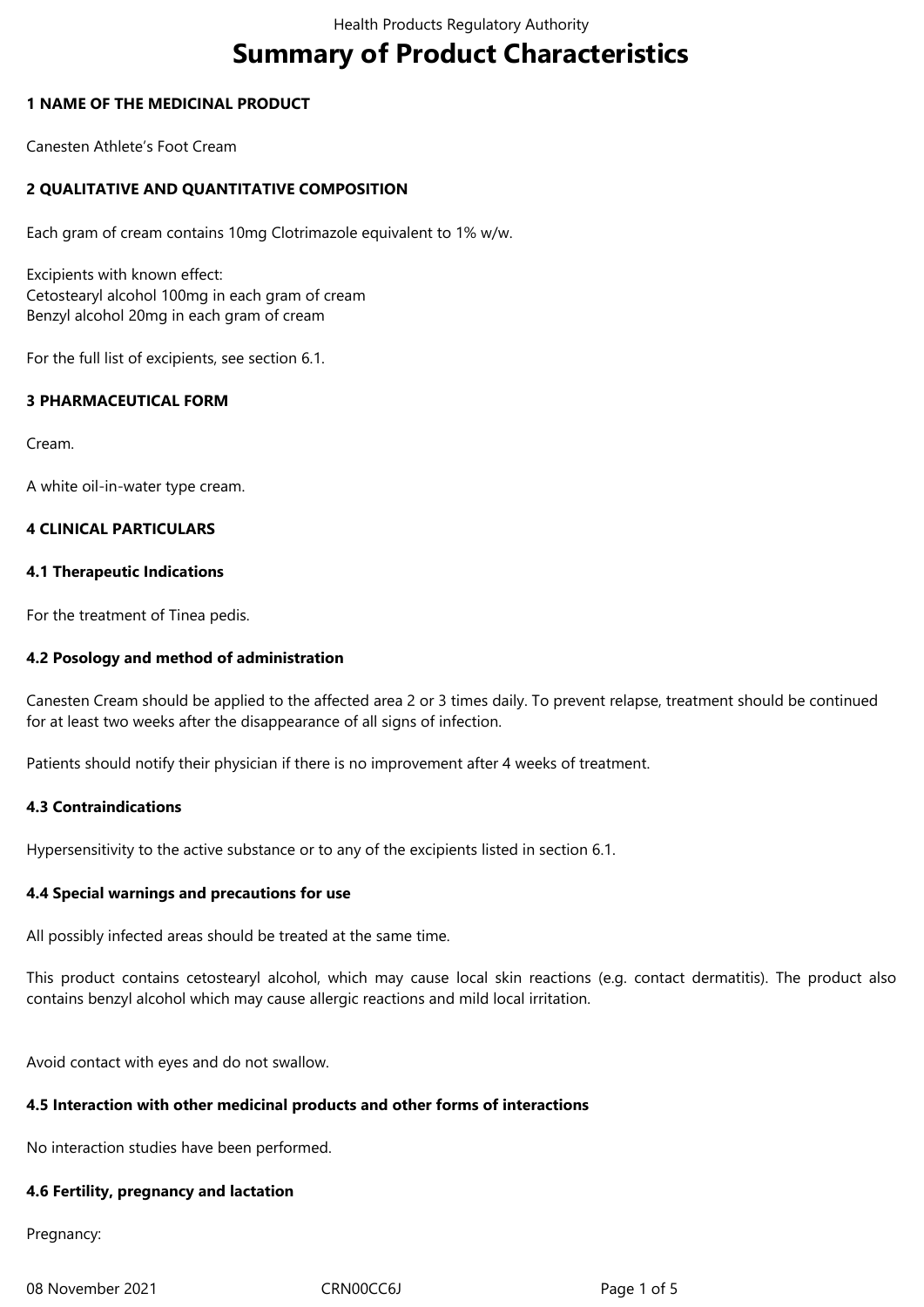#### Health Products Regulatory Authority

There are limited data available from the use of clotrimazole in pregnant women. Animal studies with clotrimazole have shown reproductive toxicity at high oral doses (see section 5.3). At the low systemic exposures of clotrimazole following topical treatment, harmful effects are considered unlikely. Clotrimazole can be used during pregnancy, but only under the direction of a doctor or midwife.

#### Lactation:

There are no data on the excretion of clotrimazole into human milk. However, systemic absorption is minimal after administration and it is unlikely to lead to systemic effects. Clotrimazole may be used during lactation under medical supervision.

Fertility:

No human studies of the effects of clotrimazole on fertility have been performed, however, animal studies have not demonstrated any effects of the drug on fertility (see Section 5.3).

#### **4.7 Effects on ability to drive and use machines**

The medication has no or negligible influence on the ability to drive or use machinery.

#### **4.8 Undesirable effects**

The following adverse reactions have been identified during post-approval use of clotrimazole. Because these reactions are reported voluntarily from a population of uncertain size, frequency cannot be estimated from the available data.

**Immune system disorders:** anaphylactic reactions, angioedema, hypersensitivity, Allergic reaction (with symptoms such as urticaria, dyspnoea, hypotension and syncope).

**Skin and subcuteaneous tissue disorders:** blister, dermatitis contact, erythema, paraesthesia, skin exfoliation, pruritus, rash, stinging skin /burning sensation skin.

**General disorders and administration site conditions:** application site irritation, application site reaction, oedema, pain.

#### Reporting of suspected adverse reactions

Reporting suspected adverse reactions after authorisation of the medicinal product is important. It allows continued monitoring of the benefit/risk balance of the medicinal product. Healthcare professionals are asked to report any suspected adverse reactions via HPRA Pharmacovigilance; Website: www.hpra.ie.

#### **4.9 Overdose**

In the event of accidental oral ingestion, routine measures such as gastric lavage should be performed only if clinical symptoms of overdose become apparent (e.g. dizziness, nausea or vomiting).

#### **5 PHARMACOLOGICAL PROPERTIES**

#### **5.1 Pharmacodynamic properties**

**Pharmacotherapeutic group: Antifungals for topical use – imidazole and triazole derivatives.**

#### **ATC Code: D01A C01**

#### Mechanism of Action

Clotrimazole acts against fungi by inhibiting ergosterol synthesis. Inhibition of ergosterol synthesis leads to structural and functional impairment of the cytoplasmic membrane.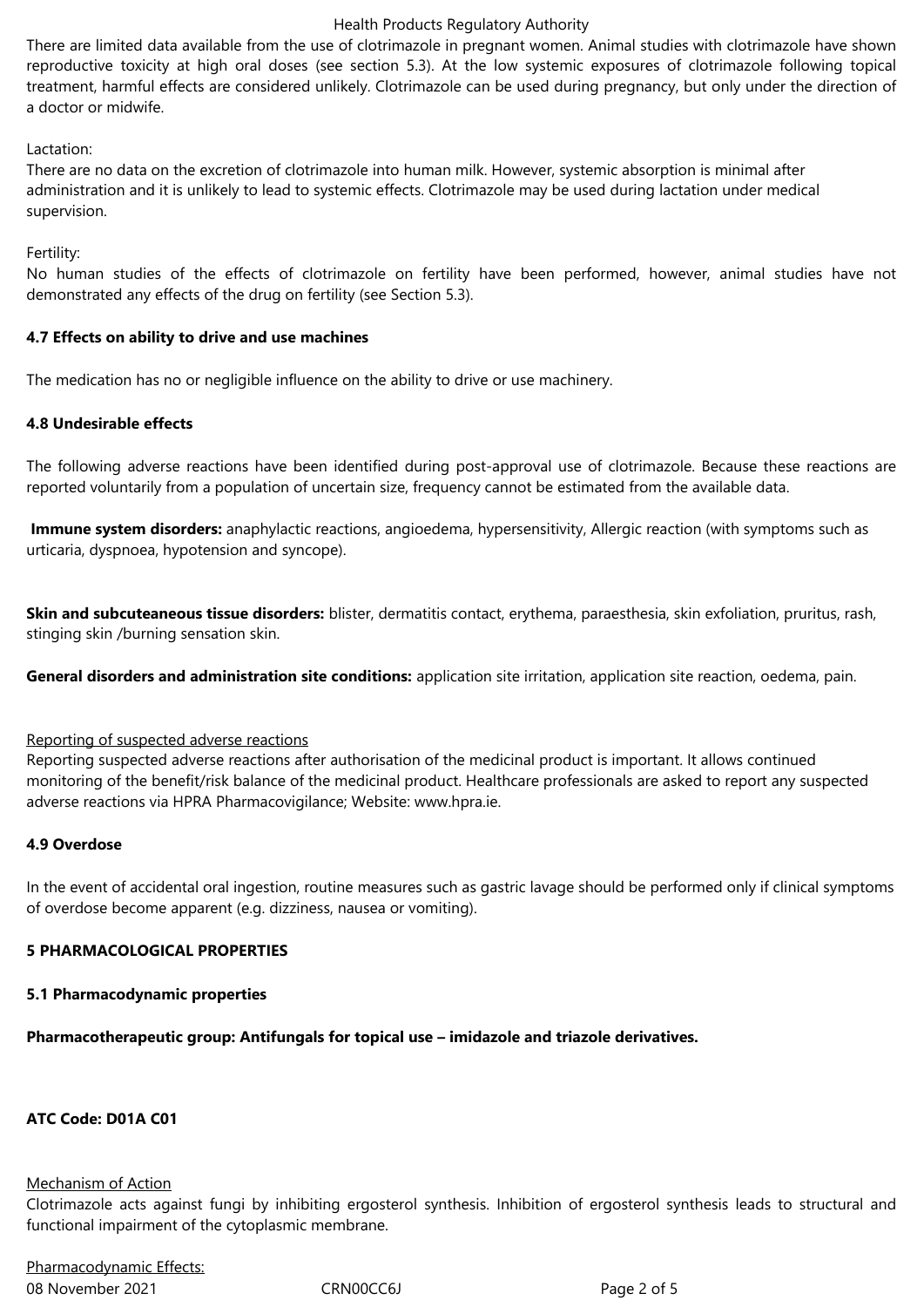#### Health Products Regulatory Authority

Clotrimazole has a broad antimycotic spectrum of action *in vitro* and *in vivo*, which includes dermatophytes, yeasts, moulds, etc.

Under appropriate test conditions, the MIC values for these types of fungi are in the region of less than 0.062 – 8.0 microgram/ml substrate. The mode of action of clotrimazole is fungistatic or fungicidal depending on the concentration of clotrimazole at the site of infection. *In-vitro* activity is limited to proliferating fungal elements; fungal spores are only slightly sensitive.

In addition to its antimycotic action, clotrimazole also acts on gram-positive microorganisms (streptococci/staphylococci/Gardnerella vagiinalis) and gram-negative microorganisms (Bacteroides). It has no effect on Lactobacilli.

In vitro, clotrimazole inhibits the multiplication of Corynebacteria and gram-positive cocci – with the exception of enterococci – in concentrations of 0.5 – 10 microgram/ml substrate.

Primarily resistant variants of sensitive fungal species are very rare; the development of secondary resistance by sensitive fungi has so far only been observed in very isolated cases under therapeutic conditions.

#### **5.2 Pharmacokinetic properties**

Pharmacokinetic investigations after dermal application have shown that clotrimazole is minimally absorbed from the intact or inflamed skin into the human blood circulation. The resulting peak serum concentrations of clotrimazole were below the detection limit of 0.001 microg/ml, suggesting that clotrimazole applied topically on the skin is unlikely to lead to measurable systemic effects or side effects.

# **5.3 Preclinical safety data**

Non-clinical data reveal no special hazard for humans based on conventional studies of safety pharmacology, repeated dose toxicity, genotoxicity, carcinogenic potential and toxicity to reproduction and development. The local and systemic tolerance of clotrimazole in different dosage forms was assessed in subacute dermal studies in rabbits. There was no evidence of treatment-related local or systemic adverse effects in any of these studies.

The oral toxicity of clotrimazole has been well-studied.

Following a single oral administration, clotrimazole was slightly-to-moderately toxic in experimental animals, with LD50 values of 761 to 923 mg/kg bw for mice, 95 to 114 mg/kg bw for newborn rats and 114 to 718 mg/kg bw for adult rats, > 1000 mg/kg bw for rabbits, and > 2000 mg/kg bw for dogs and cats.

In repeated dose oral studies conducted in rats and dogs, the liver was found to be the primary target organ for toxicity. This was evidenced by an increase in serum transaminase activities and the appearance of liver vacuolation and fatty deposits starting at 50 mg/kg in the chronic (78-week) rat study and at 100 mg/kg in the subchronic (13-week) dog study.

Clotrimazole has been extensively studied in in vitro and in vivo mutagenicity assays, and no evidence of mutagenic potential was found. A 78-week oral dosing study of clotrimazole in rats did not show any carcinogenic effect.

In a rat fertility study, groups of FB30 rats received oral doses of clotrimazole up to 50 mg/kg bw, for 10 weeks prior to mating and either throughout a 3-week mating period (for males only) or, for females, until day 13 of gestation or 4-week postpartum. Neonatal survival was reduced in 50 mg/kg bw group. Clotrimazole at doses up to 25 mg/kg bw did not impair the development of the pups. Clotrimazole at all doses did not affect fertility.

No teratogencity effects were demonstrated in studies in mice, rabbits, and rats, given oral doses of up to 200, 180, and 100 mg/kg, respectively.

A study with 3 lactating rats administered 30 mg/kg clotrimazole intravenously showed that the drug was secreted into milk at levels higher than in plasma by a factor of 10 to 20 at 4 hrs

08 November 2021 CRN00CC6J Page 3 of 5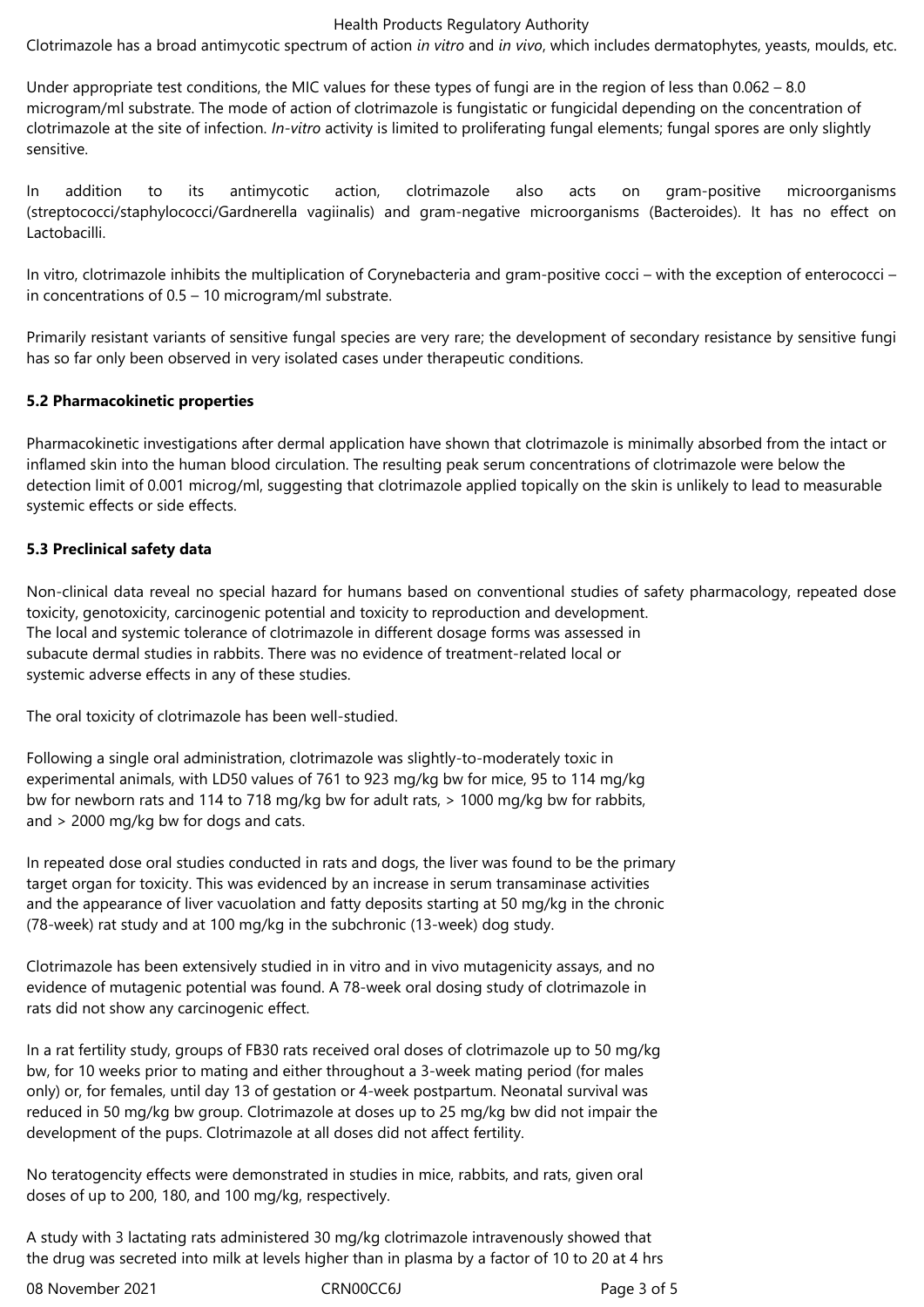Health Products Regulatory Authority after administration, followed by a decline to a factor of 0.4 by 24 hrs.

Given the limited systemic absorption of the drug after topical administration, no hazard is expected from the use of topical clotrimazole.

# **6 PHARMACEUTICAL PARTICULARS**

#### **6.1 List of excipients**

Sorbitan stearate Polysorbate 60 Cetyl palmitate Cetostearyl alcohol Octyldodecanol Benzyl alcohol Purified water

#### **6.2 Incompatibilities**

Not applicable

#### **6.3 Shelf life**

3 years.

#### **6.4 Special precautions for storage**

Do not store above 25° C.

# **6.5 Nature and contents of container**

Aluminium tubes with internal lacquer coating and HDPE screw-on caps containing a smooth white oil-in-water type cream supplied in 20g and 50g presentations.

Not all pack sizes may be marketed.

#### **6.6 Special precautions for disposal and other handling**

Any unused medicinal product or waste material should be disposed of in accordance with local requirements.

#### **7 MARKETING AUTHORISATION HOLDER**

Bayer Limited The Atrium Blackthorn Road Dublin 18 Ireland

#### **8 MARKETING AUTHORISATION NUMBER**

PA1410/039/013

# **9 DATE OF FIRST AUTHORISATION/RENEWAL OF THE AUTHORISATION**

Date of first authorisation: 20<sup>th</sup> February 2015.

# **10 DATE OF REVISION OF THE TEXT**

08 November 2021 CRN00CC6J Page 4 of 5